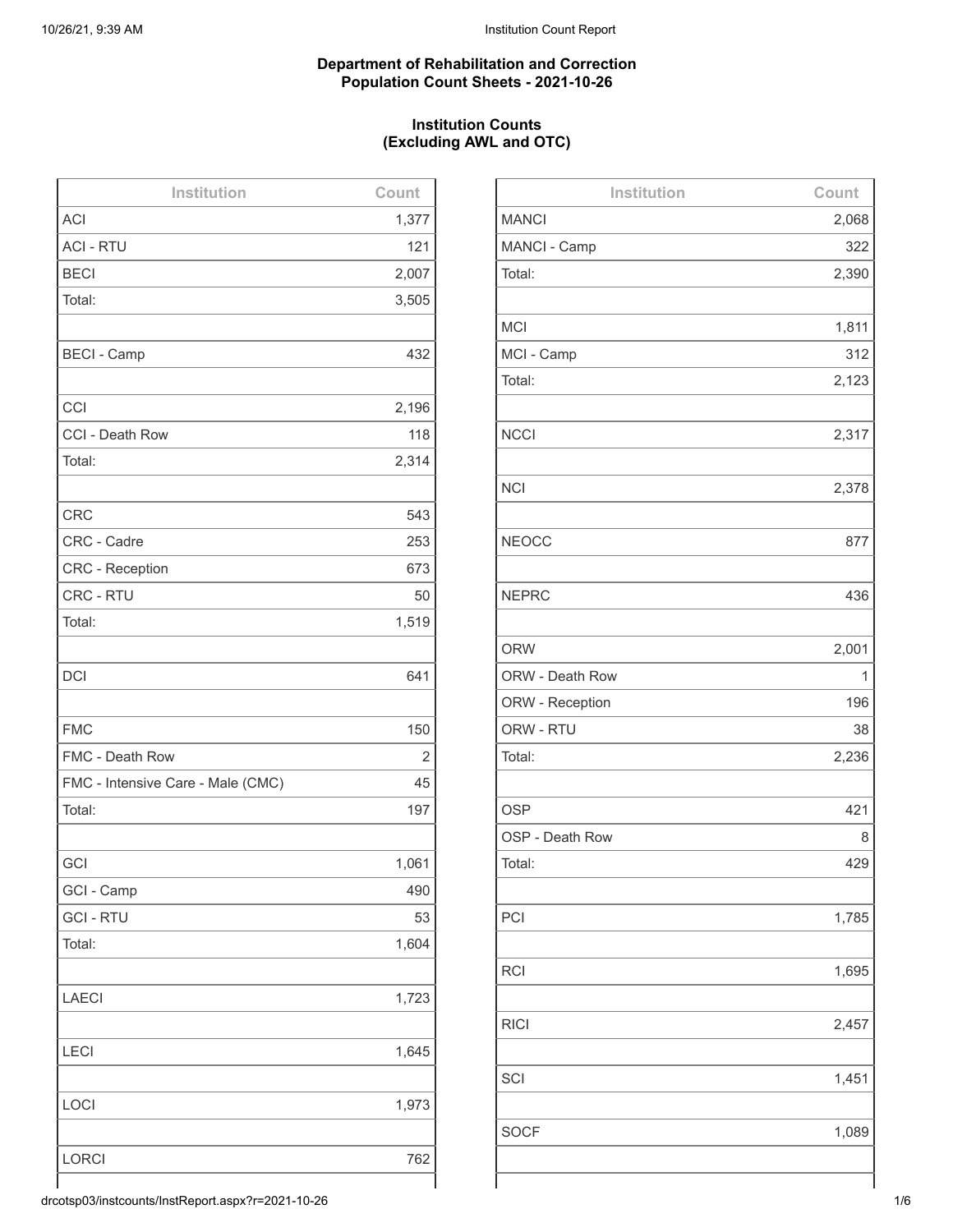| <b>LORCI - Cadre</b>     | 172   |
|--------------------------|-------|
| <b>LORCI - Reception</b> | 26    |
| Total:                   | 960   |
|                          |       |
| <b>MACI</b>              | 649   |
| MACI - Minimum           | 1,246 |
| Total:                   | 1,895 |

#### 10/26/21, 9:39 AM Institution Count Report

| <b>TCI</b>       |                          | 999    |
|------------------|--------------------------|--------|
| TCI - Camp       |                          | 348    |
| Total:           |                          | 1,347  |
|                  |                          |        |
| <b>TOCI</b>      |                          | 603    |
| <b>TOCI - PC</b> |                          | 115    |
| Total:           |                          | 718    |
|                  |                          |        |
| <b>WCI</b>       |                          | 952    |
| <b>WCI - RTU</b> |                          | 30     |
| Total:           |                          | 982    |
|                  |                          |        |
|                  | <b>Total Population:</b> | 43,118 |

\* The Total Population includes 30 Offenders with Reason Codes 30 & 31. \*\* The Total Population includes 29 Offenders with Reason Code 0A.

#### **Male Population by Security Level (Include AWL and Exclude OTC)**

|                        | <b>Total Male</b> | 39,739      | 417        | 321      | 39,835 |
|------------------------|-------------------|-------------|------------|----------|--------|
| <b>Total Death Row</b> |                   | 131         | 0          | $\Omega$ | 131    |
| Total Level 1          |                   | 13,479      | 128        | 87       | 13,520 |
| Total Level 2          |                   | 15,147      | 156        | 121      | 15,182 |
| Total Level 3          |                   | 8,852       | 117        | 100      | 8,869  |
| Total Level 4          |                   | 1,114       | 12         | 9        | 1,117  |
| <b>Total Level E</b>   |                   | 1,016       | 4          | 4        | 1,016  |
| <b>Security Level</b>  |                   | <b>Body</b> | <b>AWL</b> | $(-OTC)$ | Total  |

#### **Female Population by Institution (Include AWL and Exclude OTC)**

|                 | <b>Total Female</b> | 3,318       | 43             | 31             | 3,330        |
|-----------------|---------------------|-------------|----------------|----------------|--------------|
|                 |                     |             |                |                |              |
| ORW - RTU       |                     | 38          | $\Omega$       | $\Omega$       | 38           |
| ORW - Reception |                     | 196         | $\overline{4}$ | $\overline{4}$ | 196          |
| ORW - Death Row |                     | 1           | 0              | $\mathbf 0$    |              |
| <b>ORW</b>      |                     | 2,001       | 29             | 19             | 2,011        |
| <b>NEPRC</b>    |                     | 436         | $\overline{4}$ | 2              | 438          |
| <b>FMC</b>      |                     | 6           | 0              | 0              | 6            |
| <b>DCI</b>      |                     | 640         | 6              | 6              | 640          |
| Institution     |                     | <b>Body</b> | <b>AWL</b>     | $(-OTC)$       | <b>Total</b> |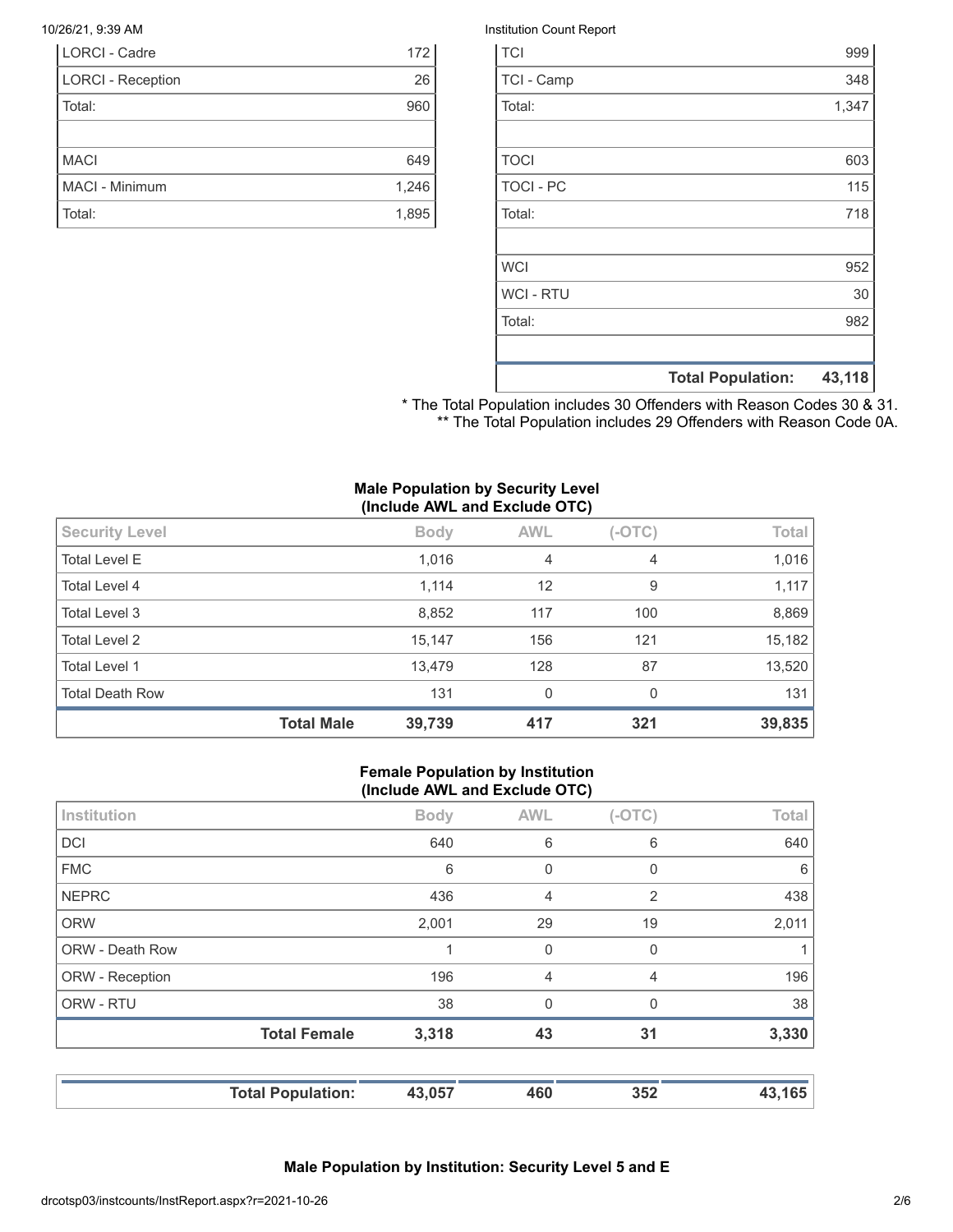10/26/21, 9:39 AM Institution Count Report

|                  |                      | (Include AWL and Exclude OTC) |                     |                           |                           |
|------------------|----------------------|-------------------------------|---------------------|---------------------------|---------------------------|
| Institution      |                      | <b>Body</b>                   | <b>AWL</b>          | $(-OTC)$                  | Total                     |
| <b>ACI</b>       |                      | 3                             | 0                   | $\mathbf 0$               | $\ensuremath{\mathsf{3}}$ |
| CRC              |                      | 1                             | $\mathsf{O}\xspace$ | $\mathsf{O}\xspace$       | 1                         |
| CRC - Reception  |                      | 1                             | $\mathsf{O}\xspace$ | 0                         | 1                         |
| CRC - RTU        |                      | $\mathbf 5$                   | $\mathsf 0$         | $\mathsf{O}\xspace$       | $\mathbf 5$               |
| <b>FMC</b>       |                      | $\overline{2}$                | $\mathsf{O}\xspace$ | $\mathsf{O}\xspace$       | $\sqrt{2}$                |
| LECI             |                      | $10$                          | 0                   | $\mathsf{O}\xspace$       | $10$                      |
| <b>MACI</b>      |                      | 12                            | $\mathbf 0$         | $\mathsf{O}\xspace$       | 12                        |
| <b>MANCI</b>     |                      | 14                            | $\mathsf{O}\xspace$ | $\mathsf{O}\xspace$       | 14                        |
| MCI              |                      | 3                             | $\mathsf{O}\xspace$ | $\boldsymbol{0}$          | 3                         |
| <b>OSP</b>       |                      | 293                           | $\mathbf{1}$        | $\mathbf{1}$              | 293                       |
| <b>RCI</b>       |                      | 1                             | $\mathsf 0$         | $\mathsf{O}\xspace$       | 1                         |
| <b>SOCF</b>      |                      | 508                           | $\sqrt{3}$          | $\ensuremath{\mathsf{3}}$ | 508                       |
| <b>TCI</b>       |                      | 14                            | $\mathsf{O}\xspace$ | $\mathsf{O}\xspace$       | 14                        |
| <b>TOCI</b>      |                      | 135                           | $\mathbf 0$         | $\mathbf 0$               | 135                       |
| <b>TOCI - PC</b> |                      | 1                             | $\boldsymbol{0}$    | 0                         | 1                         |
| <b>WCI</b>       |                      | 6                             | $\mathsf{O}\xspace$ | 0                         | $\,6\,$                   |
| WCI - RTU        |                      | $\overline{7}$                | $\mathbf 0$         | $\mathbf 0$               | $\overline{7}$            |
|                  | <b>Total Level 5</b> | 1,016                         | 4                   | 4                         | 1,016                     |

# **Male Population by Institution: Security Level 4 (Include AWL and Exclude OTC)**

| Institution                       | <b>Body</b>    | <b>AWL</b>  | $(-OTC)$    | <b>Total</b>   |
|-----------------------------------|----------------|-------------|-------------|----------------|
| <b>ACI</b>                        | 5              | 0           | 0           | 5              |
| CRC                               | $\overline{2}$ | 0           | 0           | 2              |
| CRC - Reception                   | 1              | 0           | $\mathbf 0$ | 1              |
| CRC - RTU                         | 11             | 0           | 0           | 11             |
| FMC - Intensive Care - Male (CMC) | 1              | 0           | $\Omega$    |                |
| <b>LORCI</b>                      | 4              | 1           | 1           | $\overline{4}$ |
| <b>MACI</b>                       | 12             | 0           | 0           | 12             |
| <b>OSP</b>                        | 105            | $\mathbf 0$ | $\mathbf 0$ | 105            |
| <b>SOCF</b>                       | 519            | 6           | 5           | 520            |
| <b>TOCI</b>                       | 433            | 5           | 3           | 435            |
| <b>TOCI - PC</b>                  | 12             | $\mathbf 0$ | $\mathbf 0$ | 12             |
| <b>WCI-RTU</b>                    | 9              | $\Omega$    | 0           | 9              |
| <b>Total Level 4</b>              | 1,114          | 12          | 9           | 1,117          |

#### **Male Population by Institution: Security Level 3 (Include AWL and Exclude OTC)**

| Institution                                       | Body | $-O + C$ | Total |     |
|---------------------------------------------------|------|----------|-------|-----|
| <b>ACI</b>                                        |      |          |       |     |
| drcotsp03/instcounts/InstReport.aspx?r=2021-10-26 |      |          |       | 3/6 |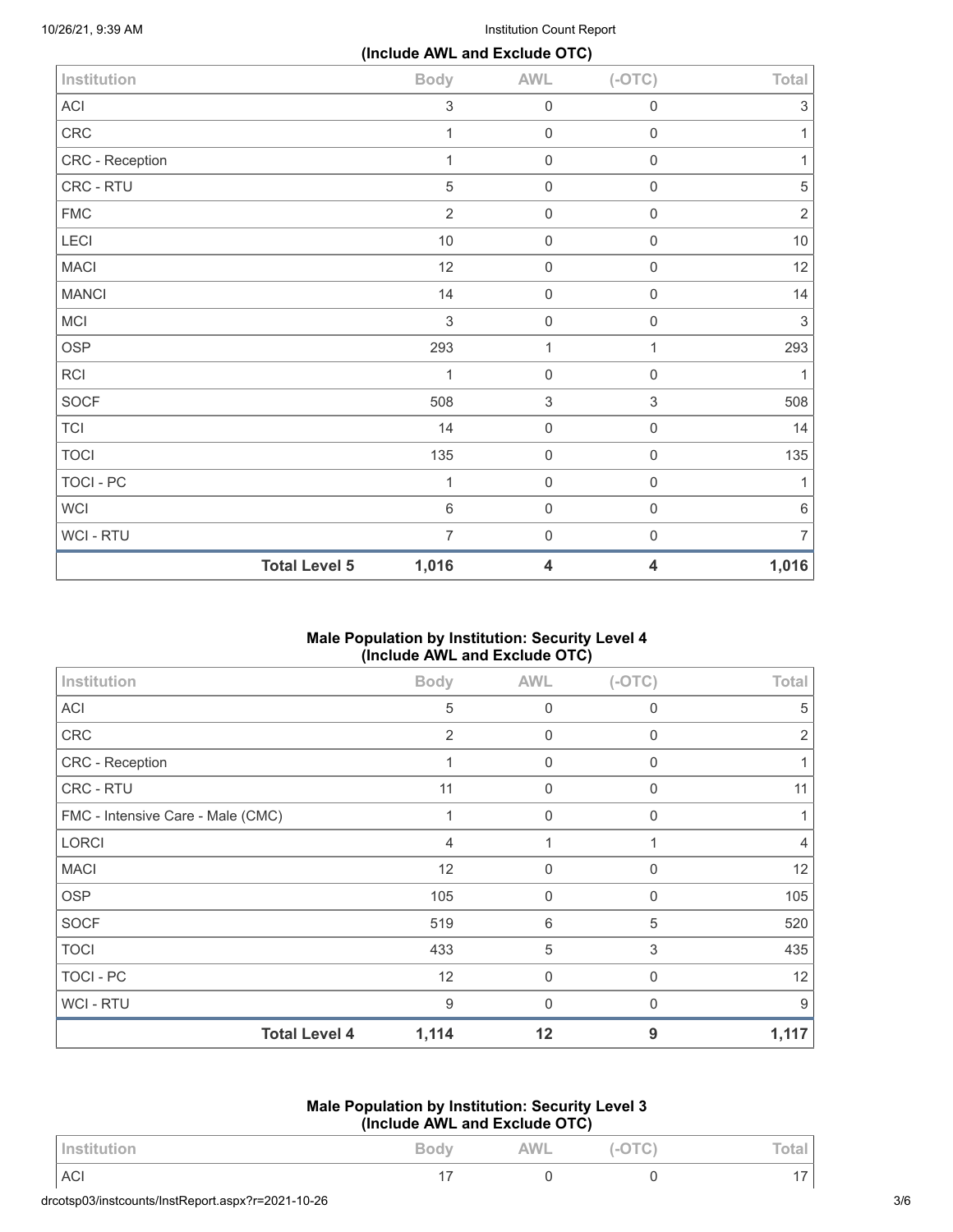10/26/21, 9:39 AM Institution Count Report

| <b>Total Level 3</b>              | 8,852          | $117$                     | 100                       | 8,869                     |
|-----------------------------------|----------------|---------------------------|---------------------------|---------------------------|
| WCI - RTU                         | 12             | $\mathsf{O}\xspace$       | $\mathsf{O}\xspace$       | 12                        |
| <b>WCI</b>                        | 776            | $\mathfrak{S}$            | $\mathbf{1}$              | 778                       |
| TOCI - PC                         | 52             | $\mathsf{O}\xspace$       | $\mathsf{O}\xspace$       | 52                        |
| <b>TOCI</b>                       | 17             | $\mathsf{O}\xspace$       | $\mathsf{O}\xspace$       | 17                        |
| TCI - Camp                        | $\mathbf{1}$   | $\mathsf{O}\xspace$       | $\mathsf{O}\xspace$       | 1                         |
| <b>TCI</b>                        | 836            | $\overline{2}$            | $\overline{2}$            | 836                       |
| SOCF                              | 61             | $\mathbf{1}$              | $\mathsf{O}\xspace$       | 62                        |
| SCI                               | 17             | $\mathbf 0$               | $\mathsf 0$               | 17                        |
| <b>RICI</b>                       | $\mathbf 5$    | $\mathsf 0$               | $\mathsf 0$               | $\mathbf 5$               |
| RCI                               | 1,464          | $\,6\,$                   | $\sqrt{5}$                | 1,465                     |
| PCI                               | 35             | $\sqrt{2}$                | $\mathbf{1}$              | 36                        |
| <b>OSP</b>                        | $\mathsf 3$    | $\mathsf 0$               | $\mathsf 0$               | $\ensuremath{\mathsf{3}}$ |
| <b>NEOCC</b>                      | 553            | 12                        | $10$                      | 555                       |
| <b>NCI</b>                        | 19             | $\mathsf 0$               | $\mathsf 0$               | 19                        |
| <b>NCCI</b>                       | 13             | $\mathsf 0$               | $\mathsf 0$               | 13                        |
| MCI                               | 11             | $\mathbf 0$               | $\mathsf 0$               | 11                        |
| <b>MANCI</b>                      | 1,754          | 18                        | 15                        | 1,757                     |
| <b>MACI</b>                       | 550            | $\ensuremath{\mathsf{3}}$ | $\ensuremath{\mathsf{3}}$ | 550                       |
| <b>LORCI - Reception</b>          | 21             | $\ensuremath{\mathsf{3}}$ | $\ensuremath{\mathsf{3}}$ | 21                        |
| LORCI - Cadre                     | 63             | $\mathbf 0$               | $\mathsf{O}\xspace$       | 63                        |
| LORCI                             | 377            | 32                        | 30                        | 379                       |
| LOCI                              | $\overline{2}$ | $\mathsf 0$               | $\mathsf{O}\xspace$       | $\sqrt{2}$                |
| LECI                              | 1,301          | $\boldsymbol{9}$          | $\overline{7}$            | 1,303                     |
| <b>LAECI</b>                      | $\mathsf 3$    | $\mathbf 0$               | $\mathsf{O}\xspace$       | $\mathfrak{S}$            |
| FMC - Intensive Care - Male (CMC) | $\overline{2}$ | $\mathsf{O}\xspace$       | $\mathsf 0$               | $\sqrt{2}$                |
| <b>FMC</b>                        | $\mathfrak{S}$ | $\mathbf{1}$              | $\mathsf{O}\xspace$       | $\overline{4}$            |
| CRC - RTU                         | 33             | $\mathsf 0$               | $\mathsf 0$               | 33                        |
| CRC - Reception                   | 484            | $\,8\,$                   | $\overline{7}$            | 485                       |
| CRC - Cadre                       | $\,6\,$        | $\mathbf 0$               | $\mathsf{O}\xspace$       | 6                         |
| CRC                               | 343            | 15                        | 14                        | 344                       |
| CCI                               | 5              | $\mathsf 0$               | $\mathsf{O}\xspace$       | $\sqrt{5}$                |
| <b>BECI</b>                       | 12             | $\overline{2}$            | $\overline{2}$            | 12                        |
| <b>ACI - RTU</b>                  | $\mathbf{1}$   | $\mathsf 0$               | $\mathsf{O}\xspace$       | $\mathbf{1}$              |

## **Male Population by Institution: Security Level 2 (Include AWL and Exclude OTC)**

| <b>Body</b> | <b>AWL</b> | $(-OTC)$ | Total |
|-------------|------------|----------|-------|
| 781         |            |          | 784   |
| 93          |            |          | 94    |
| 1,278       |            |          | 1,279 |
| 1,646       |            |          | ,649  |
|             |            |          |       |

drcotsp03/instcounts/InstReport.aspx?r=2021-10-26 4/6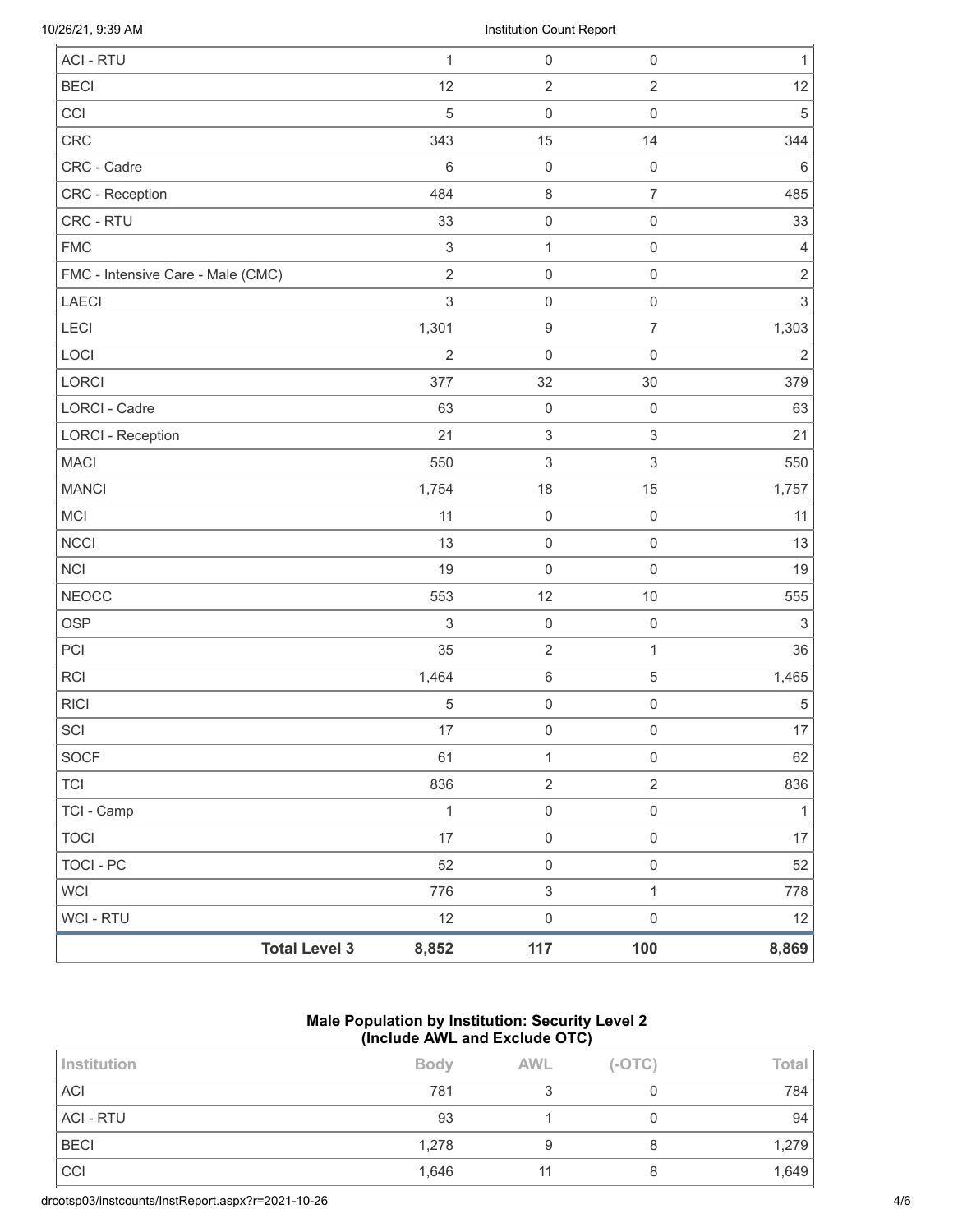| <b>Total Level 2</b>              | 15,147           | 156                      | 121                       | 15,182              |
|-----------------------------------|------------------|--------------------------|---------------------------|---------------------|
| <b>WCI</b>                        | 107              | $\mathbf 1$              | $\mathbf 0$               | 108                 |
| <b>TOCI - PC</b>                  | 50               | $\mathbf 0$              | $\mathsf{O}\xspace$       | 50                  |
| <b>TOCI</b>                       | 18               | $\mathsf 0$              | $\mathbf 0$               | 18                  |
| TCI - Camp                        | $\overline{4}$   | $\mathsf 0$              | $\mathsf{O}\xspace$       | $\overline{4}$      |
| <b>TCI</b>                        | 123              | $\mathbf{1}$             | $\mathbf 0$               | 124                 |
| <b>SOCF</b>                       | $\mathbf{1}$     | $\mathbf 0$              | $\mathsf{O}\xspace$       | $\mathbf{1}$        |
| SCI                               | 910              | 12                       | $\,6\,$                   | 916                 |
| <b>RICI</b>                       | 1,366            | 18                       | 14                        | 1,370               |
| <b>RCI</b>                        | 229              | $\overline{2}$           | 1                         | 230                 |
| PCI                               | 943              | $\boldsymbol{9}$         | $\ensuremath{\mathsf{3}}$ | 949                 |
| <b>NEOCC</b>                      | 324              | $\boldsymbol{9}$         | $\boldsymbol{9}$          | 324                 |
| <b>NCI</b>                        | 1,342            | $\overline{7}$           | $\overline{7}$            | 1,342               |
| <b>NCCI</b>                       | 869              | $\, 8$                   | $\overline{7}$            | 870                 |
| <b>MCI</b>                        | 1,218            | $\overline{7}$           | $\overline{7}$            | 1,218               |
| <b>MANCI</b>                      | 267              | $\mathbf{1}$             | $\mathbf{1}$              | 267                 |
| <b>MACI</b>                       | 75               | $\mathbf{1}$             | $\mathbf{1}$              | 75                  |
| <b>LORCI - Reception</b>          | $\mathbf{1}$     | $\mathsf{O}\xspace$      | $\mathbf 0$               | $\mathbf{1}$        |
| <b>LORCI - Cadre</b>              | 56               | $\mathsf 0$              | $\mathbf 0$               | 56                  |
| <b>LORCI</b>                      | 126              | 18                       | 18                        | 126                 |
| LOCI                              | 978              | $\,6\,$                  | $\ensuremath{\mathsf{3}}$ | 981                 |
| LECI                              | 334              | $\mathbf 0$              | $\mathbf 0$               | 334                 |
| <b>LAECI</b>                      | 994              | 16                       | 16                        | 994                 |
| <b>GCI-RTU</b>                    | 44               | $\mathsf{O}\xspace$      | $\mathbf 0$               | 44                  |
| GCI - Camp                        | 1                | $\mathbf 0$              | $\mathbf 0$               | $\mathbf{1}$        |
| GCI                               | 539              | $\overline{4}$           | $\,$ 3 $\,$               | 540                 |
| FMC - Intensive Care - Male (CMC) | 12               | $\mathbf 0$              | $\mathbf 0$               | 12                  |
| <b>FMC</b>                        | 12               | 3                        | $\mathbf 0$               | 15                  |
| <b>DCI</b>                        | $\mathbf{1}$     | $\mathbf 0$              | $\mathbf 0$               | $\mathbf{1}$        |
| CRC - Youth                       | $\boldsymbol{0}$ | $\overline{2}$           | $\overline{2}$            | $\mathsf{O}\xspace$ |
| CRC - RTU                         | 1                | $\mathbf 0$              | $\mathbf 0$               | 1                   |
| CRC - Reception                   | 109              | 3                        | $\,$ 3 $\,$               | 109                 |
| CRC - Cadre                       | 217              | $\mathbf 0$              | $\mathbf 0$               | 217                 |
| <b>CRC</b>                        | 78               | 4                        | 4                         | 78                  |
| 10/26/21, 9:39 AM                 |                  | Institution Count Report |                           |                     |

## **Male Population by Institution: Security Level 1 (Include AWL and Exclude OTC)**

| Institution        | <b>Body</b> | <b>AWL</b> | $(-OTC)$ | Total |
|--------------------|-------------|------------|----------|-------|
| <b>ACI</b>         | 571         |            |          | 573   |
| <b>ACI - RTU</b>   | 27          |            |          | 27    |
| <b>BECI</b>        | 717         |            |          | 719   |
| <b>BECI</b> - Camp | 432         |            |          | 432   |

drcotsp03/instcounts/InstReport.aspx?r=2021-10-26 5/6